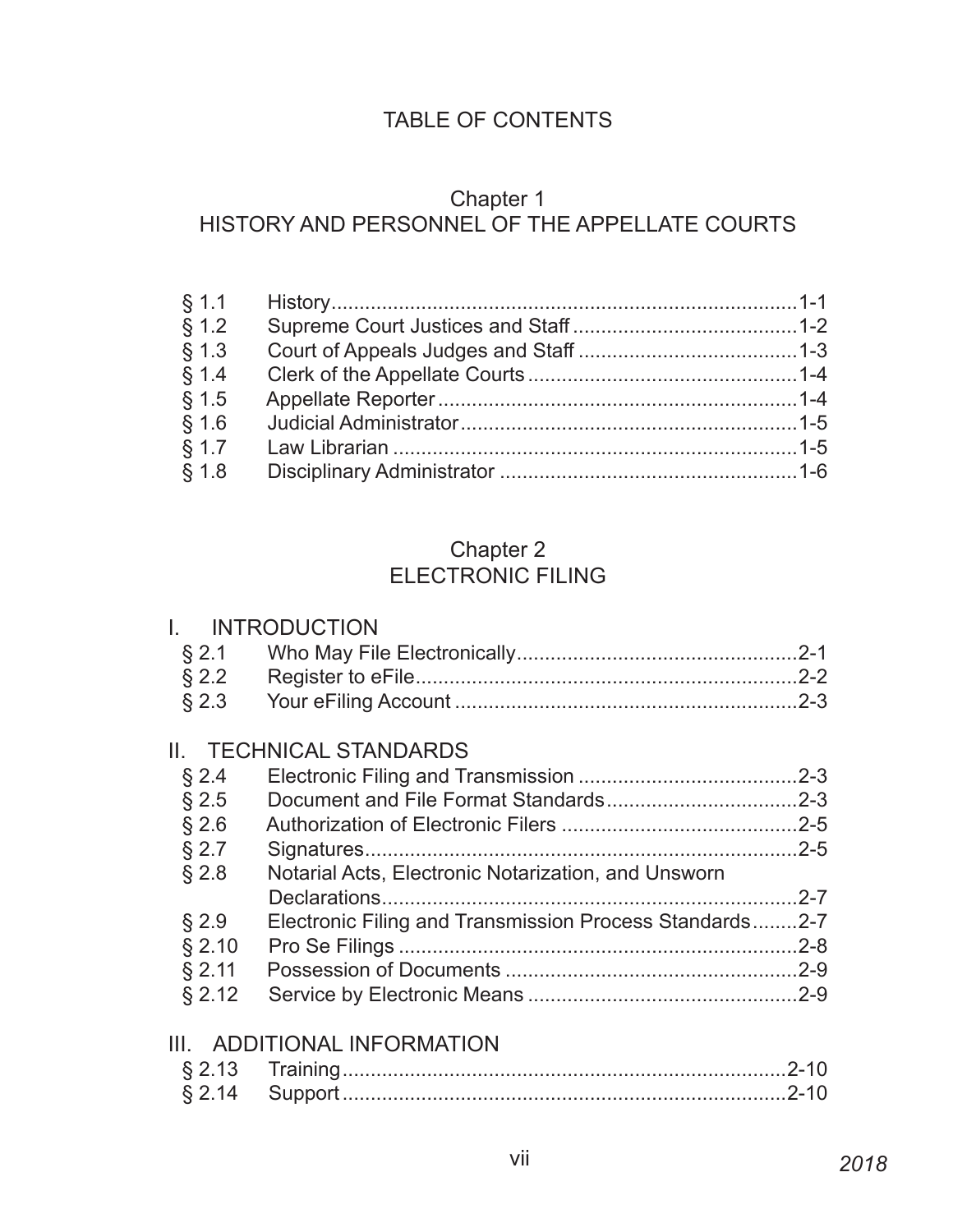## Chapter 3 **APPELLATE COURT PRACTICES**

#### **SUPREME COURT**  $\mathbf{L}$  $\S$  3.1  $§$  3.2  $§$  3.3  $§$  3.4  $§$  3.5  $§$  3.6 II. **COURT OF APPEALS**  $§ 3.7$  $§$  3.8  $§ 3.9$  $§ 3.10$  $$3.11$

#### III. CONFIDENTIALITY

|  | § 3.12 Confidentiality in the Appellate Courts3-8 |  |
|--|---------------------------------------------------|--|
|--|---------------------------------------------------|--|

#### Chapter 4

# ORIGINAL ACTIONS IN THE APPELLATE COURTS

| $§$ 4.1 |                                              |  |
|---------|----------------------------------------------|--|
| $§$ 4.2 | Procedure upon Filing an Original Action 4-2 |  |
| $§$ 4.3 |                                              |  |
| $§$ 4.4 |                                              |  |
| $§$ 4.5 |                                              |  |
| $§$ 4.6 |                                              |  |
| $§$ 4.7 |                                              |  |
| $§$ 4.8 |                                              |  |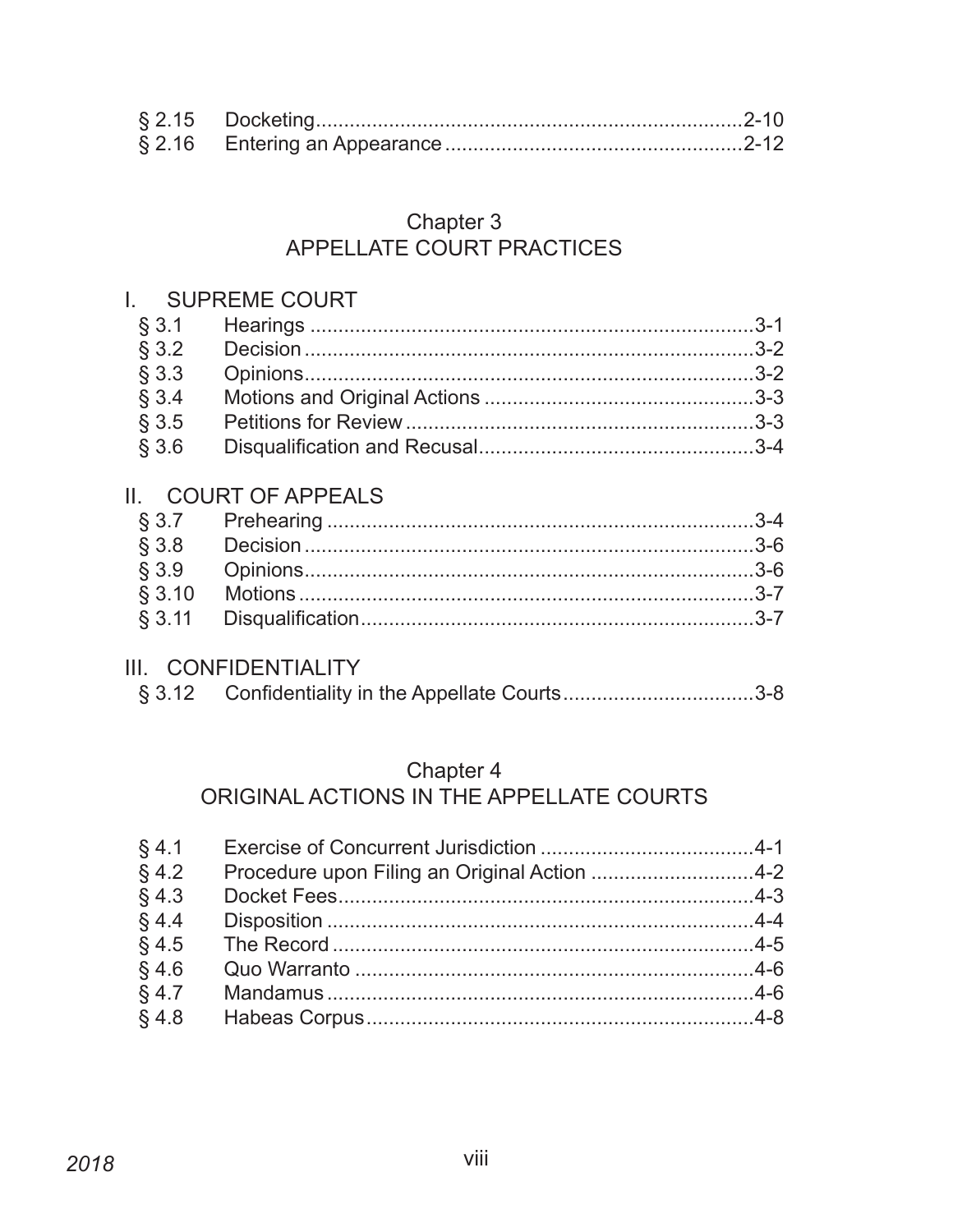### Chapter 5 APPELLATE JURISDICTION

|          | I. CREATION OF THE KANSAS APPELLATE COURTS                                                                     |
|----------|----------------------------------------------------------------------------------------------------------------|
| II.      | APPELLATE JURISDICTION OF THE SUPREME COURT<br>IN CRIMINAL CASES                                               |
|          |                                                                                                                |
|          | III. APPELLATE JURISDICTION OF THE COURT OF APPEALS<br><b>IN CRIMINAL CASES</b><br>A. Appeals by the Defendant |
| $\S 5.3$ |                                                                                                                |
|          |                                                                                                                |
|          | § 5.5 Following a Plea of Guilty or No Contest5-8                                                              |
|          | B. Appeals by the Prosecution                                                                                  |
| § 5.6    |                                                                                                                |
| $\S$ 5.7 | From an Order Dismissing a Complaint, Information or                                                           |
|          |                                                                                                                |
| $\S 5.8$ | From an Order Arresting Judgment: K.S.A. 22-3602(b)(2) 5-14                                                    |
| § 5.9    | Upon a Question Reserved by the Prosecution:                                                                   |
|          |                                                                                                                |
| § 5.10   | Upon an Order Granting a New Trial in Any Case                                                                 |
|          | Involving an Off-Grid Crime: K.S.A. 22-3602(b)(4)5-18                                                          |
| § 5.11   |                                                                                                                |
| C.       | <b>Sentencing Guidelines Appeals</b>                                                                           |
| § 5.12   | Appeals Under the Kansas Sentencing Guidelines Act5-21                                                         |
| IV.      | APPELLATE JURISDICTION IN JUVENILE OFFENDER CASES                                                              |
|          |                                                                                                                |
|          |                                                                                                                |
|          | § 5.15 Sentencing Guidelines Appeals - Juvenile 5-27                                                           |
| V.       | APPELLATE JURISDICTION IN CIVIL CASES                                                                          |
|          |                                                                                                                |
|          |                                                                                                                |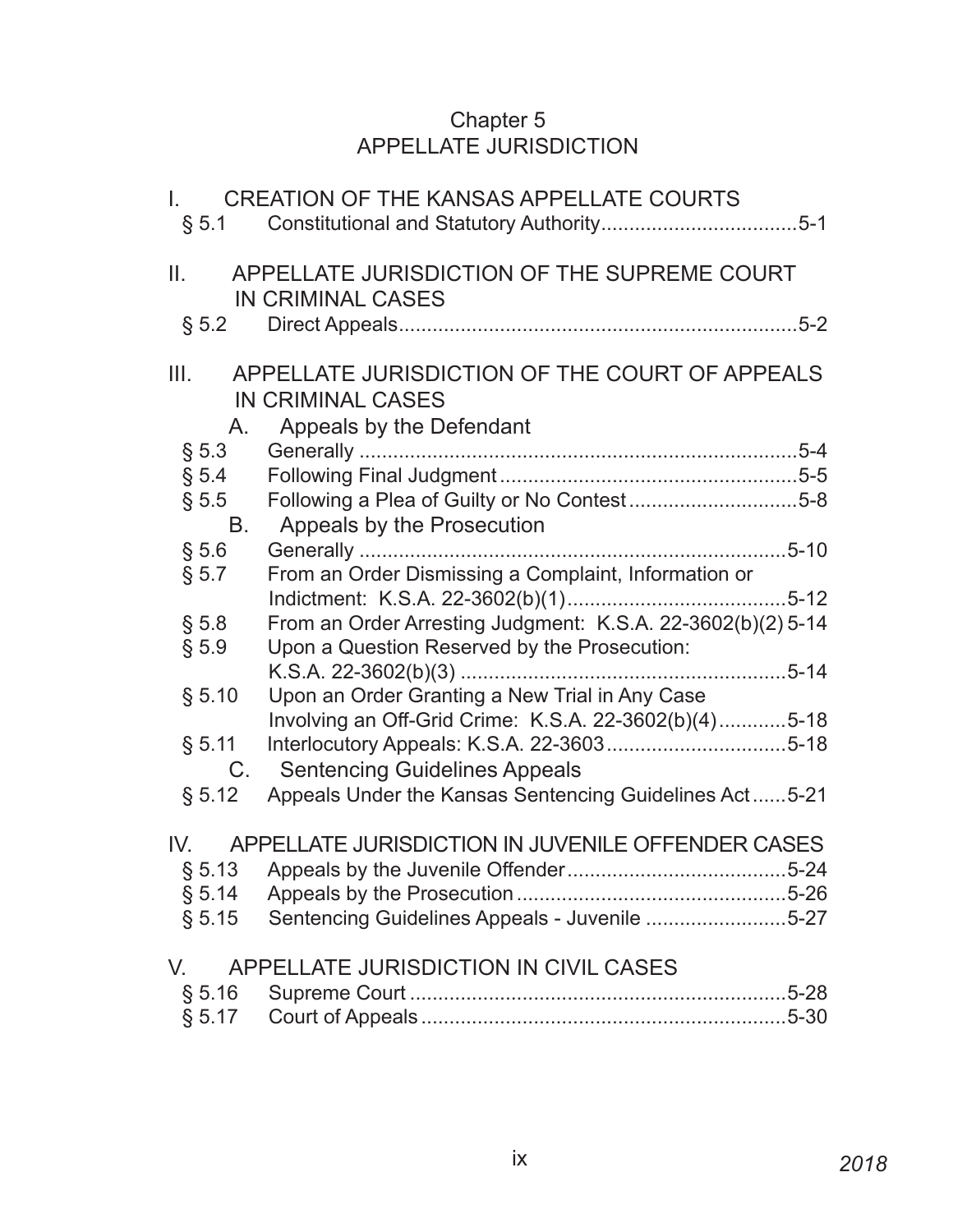|        | VI. APPEALABLE ORDERS IN CIVIL CASES                       |  |
|--------|------------------------------------------------------------|--|
| § 5.18 |                                                            |  |
| § 5.19 | Interlocutory Orders that are Appealable                   |  |
|        |                                                            |  |
| § 5.20 | Interlocutory Orders that are Appealable                   |  |
|        |                                                            |  |
| § 5.21 | K.S.A. $60-254(b)$ – Entry of Final Judgment as to         |  |
|        | One or More but Fewer than all Claims or Parties 5-41      |  |
| § 5.22 |                                                            |  |
| § 5.23 |                                                            |  |
|        |                                                            |  |
|        | VII. TRANSFER OF CASES BETWEEN THE APPELLATE COURTS        |  |
| \$5.24 | General                                                    |  |
| § 5.25 |                                                            |  |
| § 5.26 |                                                            |  |
| § 5.27 |                                                            |  |
| § 5.28 | Appeal of Right from Court of Appeals to Supreme Court5-49 |  |
| § 5.29 | Petitions for Review by Supreme Court                      |  |
|        |                                                            |  |
|        |                                                            |  |
|        | <b>VIII. MULTI-LEVEL APPEALS</b>                           |  |
| § 5.30 |                                                            |  |
| § 5.31 | Appeals from Decisions of Non-Law-Trained District         |  |
|        |                                                            |  |
| § 5.32 | Appeals from Decisions of Non-Law-Trained District         |  |
|        |                                                            |  |
| § 5.33 | Appeals from Municipal Court to District Court             |  |
|        |                                                            |  |
| § 5.34 | Appeals from Municipal Court to District Court             |  |
|        |                                                            |  |
| § 5.35 | Appeals from Decisions in Small Claims Court 5-55          |  |
| § 5.36 |                                                            |  |
|        |                                                            |  |

#### Chapter 6

#### JUDICIAL REVIEW OF AGENCY DECISIONS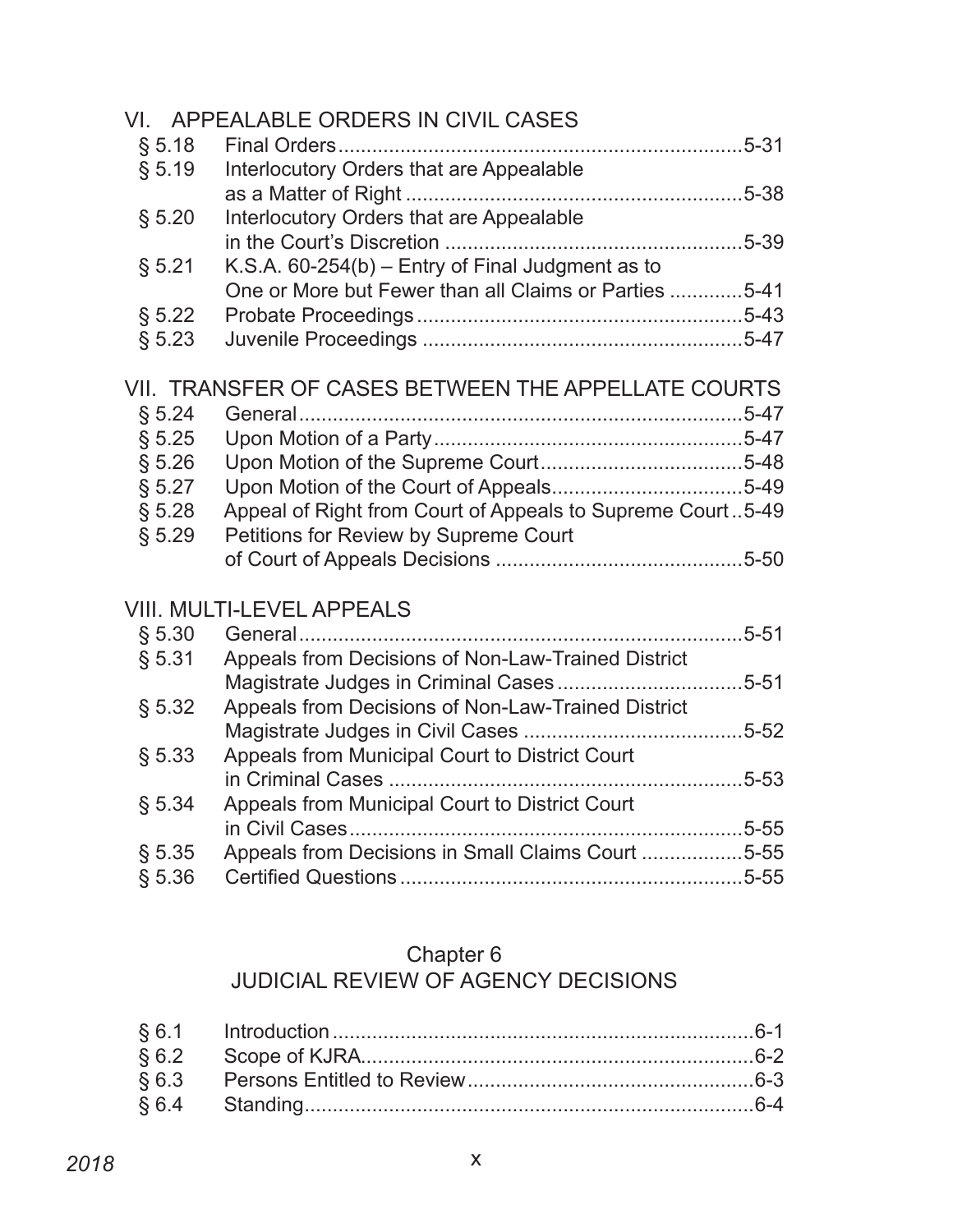| §6.5   |                                                           | $.6 - 4$  |
|--------|-----------------------------------------------------------|-----------|
| §6.6   |                                                           |           |
| § 6.7  |                                                           |           |
| §6.8   |                                                           |           |
| §6.9   | Pleading Requirements of Petition for Judicial Review 6-8 |           |
| § 6.10 |                                                           | $.6 - 10$ |
| § 6.11 |                                                           |           |
| § 6.12 |                                                           |           |
| § 6.13 |                                                           |           |
| § 6.14 |                                                           | $6 - 17$  |
| § 6.15 |                                                           | $.6 - 18$ |
| § 6.16 |                                                           | $.6 - 19$ |
| § 6.17 |                                                           |           |
|        |                                                           |           |

## Chapter 7 APPELLATE PROCEDURE

| $\mathbf{I}_{\mathbf{z}}$ and $\mathbf{I}_{\mathbf{z}}$ | <b>NOTICE OF APPEAL</b>                        |  |
|---------------------------------------------------------|------------------------------------------------|--|
| § 7.1                                                   |                                                |  |
| § 7.2                                                   |                                                |  |
| §7.3                                                    |                                                |  |
| § 7.4                                                   |                                                |  |
| §7.5                                                    |                                                |  |
| §7.6                                                    |                                                |  |
| § 7.7                                                   |                                                |  |
| § 7.8                                                   |                                                |  |
| § 7.9                                                   | FILING OR SERVICE OF PAPERS: TIME COMPUTATIONS |  |
| III.                                                    |                                                |  |
|                                                         | <b>STAYS PENDING APPEAL</b>                    |  |
| $\S 7.10$                                               |                                                |  |
| \$7.11                                                  |                                                |  |
| § 7.12                                                  |                                                |  |
| §7.13                                                   |                                                |  |
| § 7.14<br>§ 7.15                                        |                                                |  |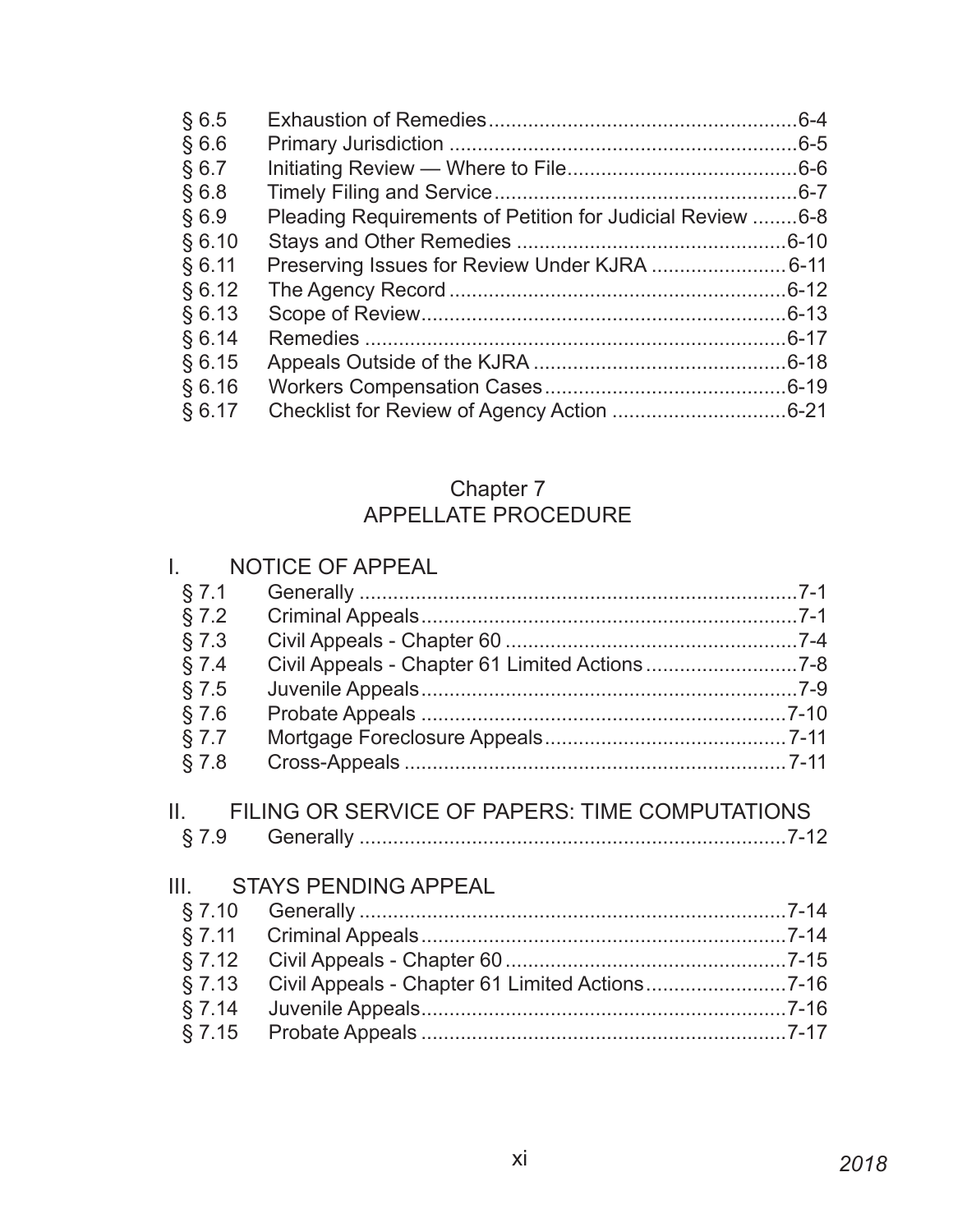|                      | IV. DOCKETING THE APPEAL                                       |  |
|----------------------|----------------------------------------------------------------|--|
|                      |                                                                |  |
|                      | § 7.17 Parental Notice Waiver Requirements - Rule 10.017-2     |  |
|                      | V. APPEARANCE AND WITHDRAWAL                                   |  |
| § 7.18               |                                                                |  |
| § 7.19               |                                                                |  |
|                      |                                                                |  |
|                      | VI. RECORD ON APPEAL                                           |  |
| § 7.20               |                                                                |  |
| $§$ 7.21             |                                                                |  |
| § 7.22               |                                                                |  |
| $\S$ 7.23            | Unavailability of Transcripts or Exhibits7-27                  |  |
| § 7.24               |                                                                |  |
| § 7.25               | District Court Clerk's Preparation of the Record on Appeal7-28 |  |
| $§$ 7.26             |                                                                |  |
| § 7.27               |                                                                |  |
| § 7.28               |                                                                |  |
|                      | VII. CONSOLIDATION OF APPEALS                                  |  |
| § 7.29               |                                                                |  |
|                      |                                                                |  |
| <b>VIII. MOTIONS</b> |                                                                |  |
| $§$ 7.30             |                                                                |  |
| §7.31                |                                                                |  |
| § 7.32               |                                                                |  |
| § 7.33               |                                                                |  |
| § 7.34               | Motion for Permission to File Amicus Curiae Brief 7-37         |  |
|                      |                                                                |  |
| $\S$ 7.36            | Motion to Transfer an Appeal to the Supreme Court 7-38         |  |
|                      | IX. VOLUNTARY AND INVOLUNTARY DISMISSALS                       |  |
|                      |                                                                |  |
| $\S$ 7.38            |                                                                |  |
|                      |                                                                |  |
| X.                   | APPEALS PLACED ON SUMMARY CALENDAR                             |  |
| 7.39                 | Summary Calendar Screening and Procedure7-39                   |  |
|                      |                                                                |  |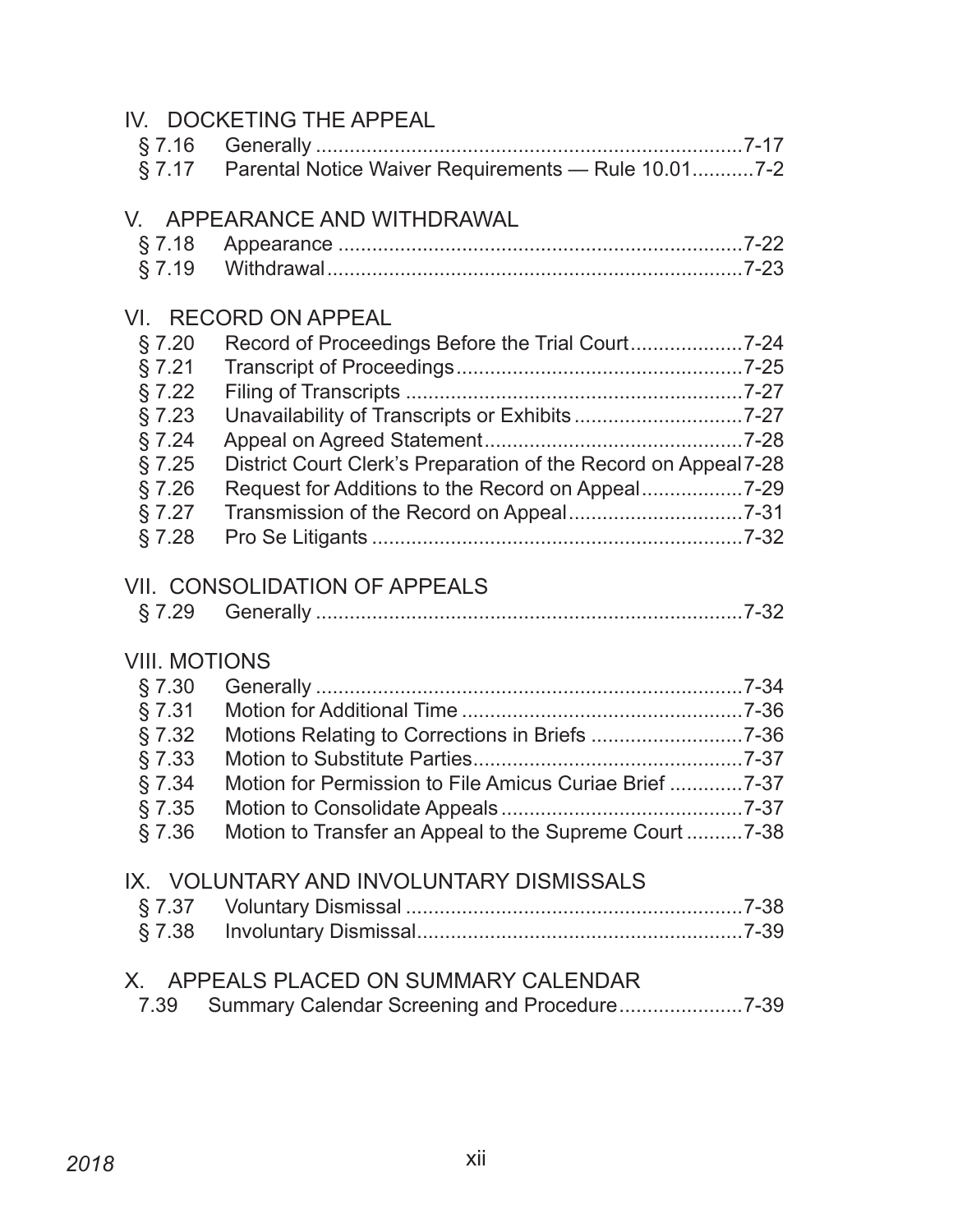| XI.       | APPEALS SCHEDULED FOR ORAL ARGUMENT                    |  |
|-----------|--------------------------------------------------------|--|
| \$7.40    | Requesting Additional Oral Argument Time7-40           |  |
| § 7.41    | <b>Suggesting a Hearing Location Before</b>            |  |
|           |                                                        |  |
| § 7.42    |                                                        |  |
| $§$ 7.43  |                                                        |  |
|           |                                                        |  |
| XII.      | APPELLATE COURT DECISIONS AND                          |  |
|           | POST-DECISION PROCEDURE                                |  |
| § 7.44    |                                                        |  |
| $\S$ 7.45 |                                                        |  |
| $§$ 7.46  |                                                        |  |
| $\S$ 7.47 | Appeal as a Matter of Right from Court of Appeals 7-45 |  |
| § 7.48    |                                                        |  |
| § 7.49    |                                                        |  |
| $§$ 7.50  |                                                        |  |
| §7.51     |                                                        |  |
| § 7.52    |                                                        |  |
| §7.53     |                                                        |  |
| § 7.54    | Procedures Following Granting of Review 7-49           |  |
| §7.55     |                                                        |  |
| §7.56     |                                                        |  |
| § 7.57    |                                                        |  |
| § 7.58    |                                                        |  |
| § 7.59    |                                                        |  |
| §7.60     |                                                        |  |
| XIII.     | <b>COSTS AND ATTORNEY FEES</b>                         |  |
|           |                                                        |  |
|           |                                                        |  |
|           |                                                        |  |
| XIV.      | <b>MANDATE</b>                                         |  |
| §7.63     |                                                        |  |
| § 7.64    |                                                        |  |
|           |                                                        |  |
| $§$ 7.66  |                                                        |  |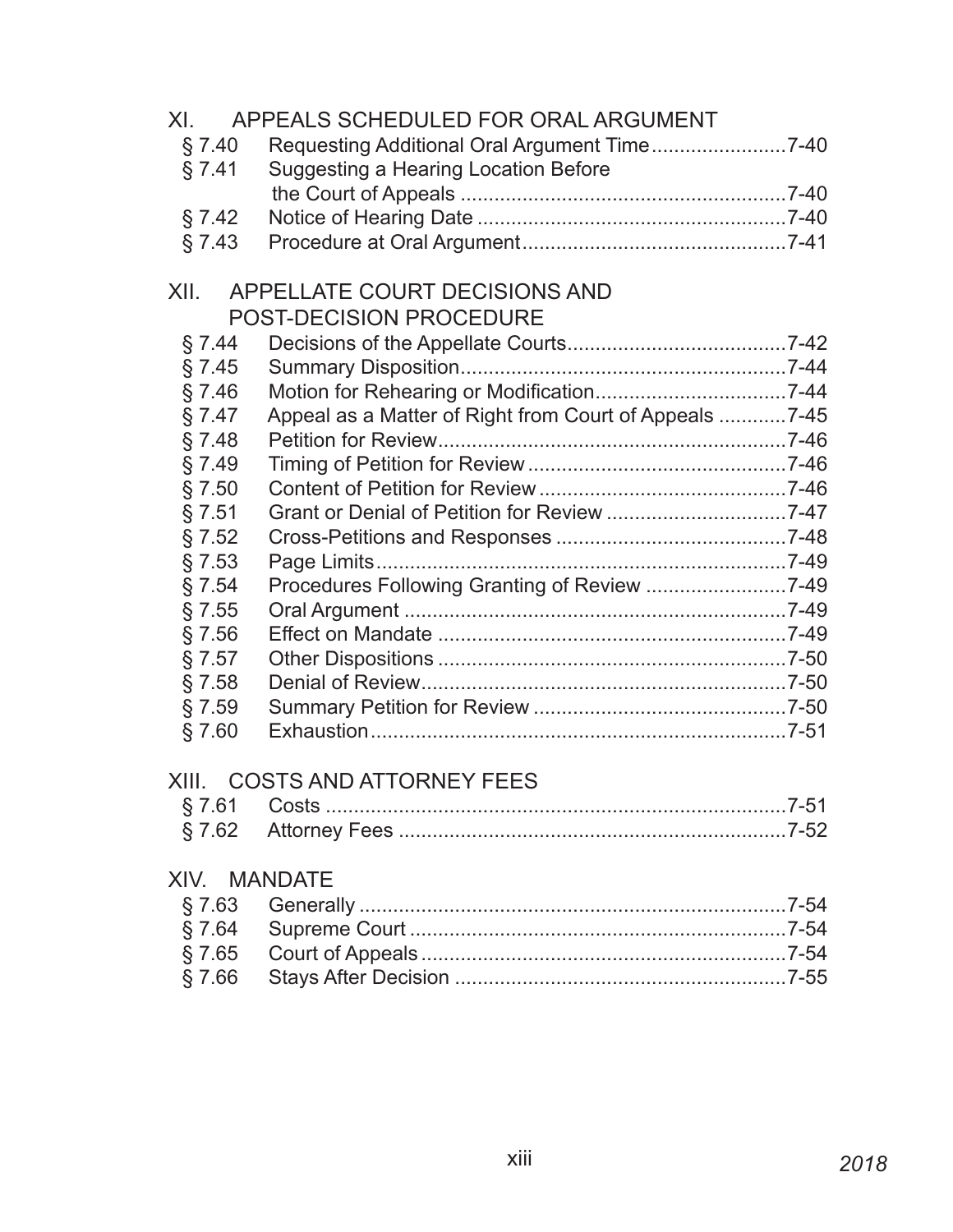## Chapter 8 STANDARDS AND SCOPE OF APPELLATE REVIEW

| I.<br>Ш.<br>§ 8.1<br>§ 8.2                                                                               |                                                                                                                                                                                                                                                                |  |
|----------------------------------------------------------------------------------------------------------|----------------------------------------------------------------------------------------------------------------------------------------------------------------------------------------------------------------------------------------------------------------|--|
| § 8.3<br>§ 8.4                                                                                           |                                                                                                                                                                                                                                                                |  |
| § 8.5<br>§ 8.6                                                                                           | Questions Left to the Trial Court's Discretion:                                                                                                                                                                                                                |  |
| § 8.7                                                                                                    |                                                                                                                                                                                                                                                                |  |
| § 8.8<br>§ 8.9<br>§ 8.10<br>§ 8.11<br>§ 8.12<br>§ 8.13<br>§ 8.14<br>§ 8.15<br>§ 8.16<br>§ 8.17<br>§ 8.18 | V. STANDARD OF REVIEW: SPECIFIC EXAMPLES 8-12<br>When a Party Failed to Meet Its Burden of Proof:<br>Arbitrary Disregard or Extrinsic Consideration 8-12<br>Facts Undisputed or Decided on Documents Only 8-13<br>Motions for Judgment as a Matter of Law 8-17 |  |
| § 8.19<br>§ 8.20<br>§ 8.21                                                                               |                                                                                                                                                                                                                                                                |  |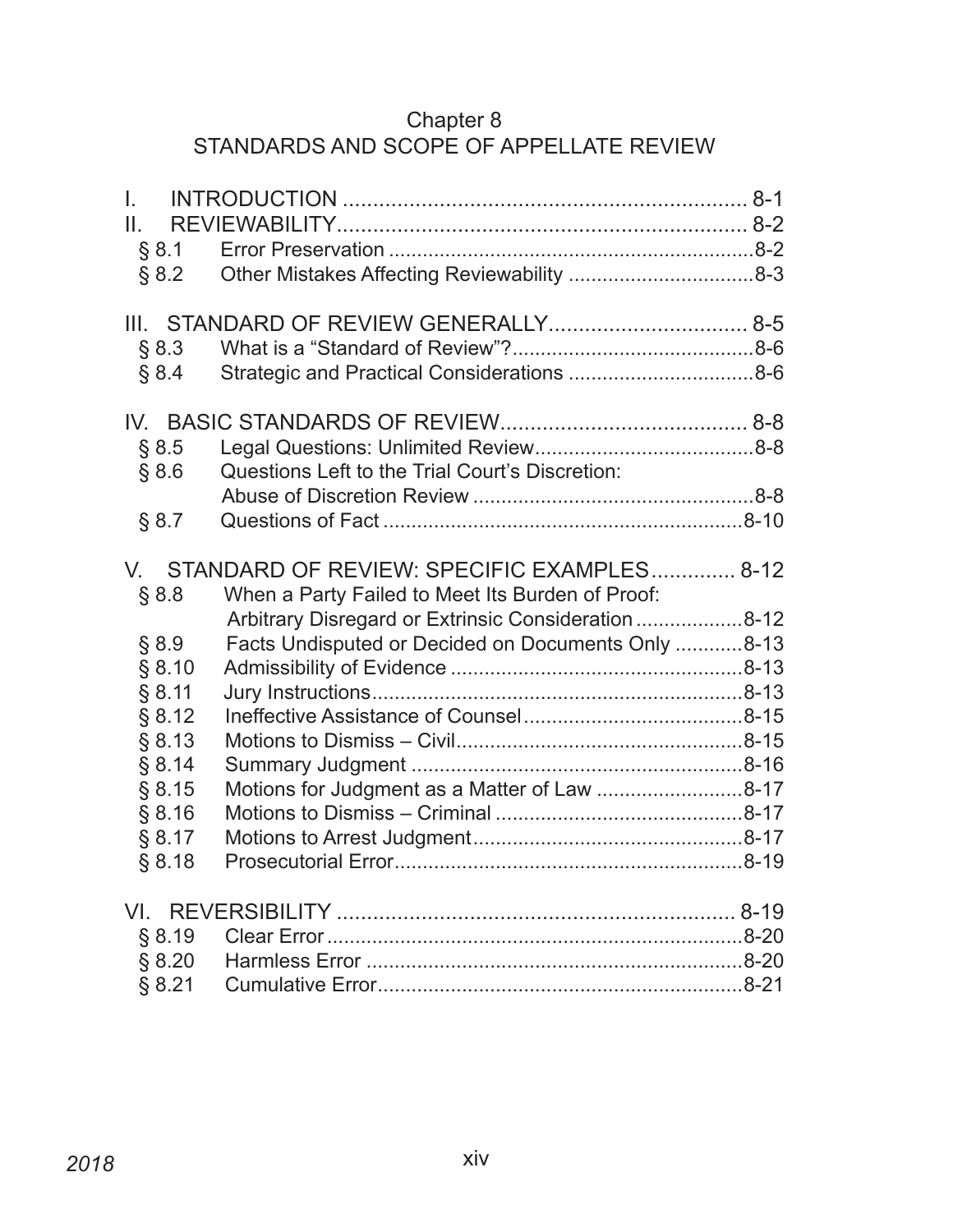# Chapter 9 BRIEF WRITING

| § 9.1  |                                                                  |  |
|--------|------------------------------------------------------------------|--|
| § 9.2  |                                                                  |  |
| § 9.3  |                                                                  |  |
| § 9.4  |                                                                  |  |
| § 9.5  |                                                                  |  |
| § 9.6  |                                                                  |  |
| § 9.7  |                                                                  |  |
| § 9.8  |                                                                  |  |
| § 9.9  |                                                                  |  |
| \$9.10 | Notification Letter of Additional Authority Under Rule 6.09.9-16 |  |
| § 9.11 | Some Tips for Crafting an Effective Brief9-17                    |  |

## Chapter 10 ORAL ARGUMENT

# Chapter 11 DISCIPLINARY PROCEEDINGS

| I. ATTORNEY DISCIPLINE                               |  |
|------------------------------------------------------|--|
|                                                      |  |
|                                                      |  |
|                                                      |  |
| § 11.4 Kansas Board for Discipline of Attorneys 11-2 |  |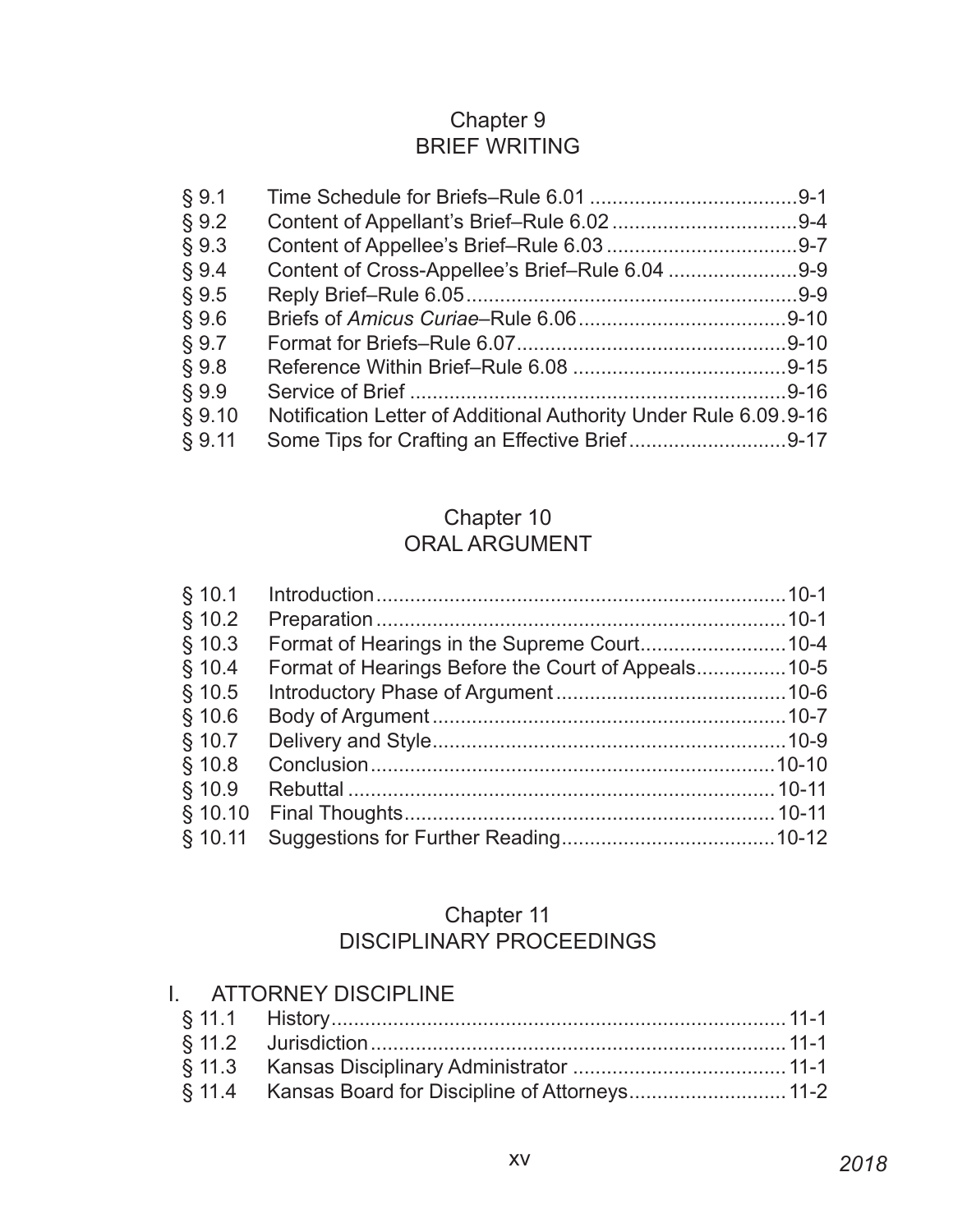| Disciplinary Investigations -              |                                                                                                                                                                                                                                                                                                           |
|--------------------------------------------|-----------------------------------------------------------------------------------------------------------------------------------------------------------------------------------------------------------------------------------------------------------------------------------------------------------|
|                                            |                                                                                                                                                                                                                                                                                                           |
|                                            |                                                                                                                                                                                                                                                                                                           |
|                                            |                                                                                                                                                                                                                                                                                                           |
|                                            |                                                                                                                                                                                                                                                                                                           |
|                                            |                                                                                                                                                                                                                                                                                                           |
| Formal Hearing and Procedural Rules of the |                                                                                                                                                                                                                                                                                                           |
|                                            |                                                                                                                                                                                                                                                                                                           |
|                                            |                                                                                                                                                                                                                                                                                                           |
|                                            |                                                                                                                                                                                                                                                                                                           |
|                                            |                                                                                                                                                                                                                                                                                                           |
|                                            |                                                                                                                                                                                                                                                                                                           |
|                                            |                                                                                                                                                                                                                                                                                                           |
|                                            |                                                                                                                                                                                                                                                                                                           |
|                                            |                                                                                                                                                                                                                                                                                                           |
|                                            |                                                                                                                                                                                                                                                                                                           |
|                                            |                                                                                                                                                                                                                                                                                                           |
|                                            |                                                                                                                                                                                                                                                                                                           |
|                                            |                                                                                                                                                                                                                                                                                                           |
|                                            | Kansas Board for Discipline of Attorneys  11-8<br>ABA Standards for Imposing Lawyer Sanctions 11-11<br>Proceedings Before the Supreme Court  11-15<br>Scope of Review and Standard of Review 11-16<br>Voluntary Surrender of License to Practice Law  11-20<br>Lawyers' Fund for Client Protection  11-22 |

# II. JUDICIAL DISCIPLINE

| § 11.27 Commission Review and Investigation  11-25 |  |
|----------------------------------------------------|--|
|                                                    |  |
|                                                    |  |
|                                                    |  |
|                                                    |  |

#### Chapter 12 FORMS

| \$12.2\$ |  |
|----------|--|
|          |  |
| \$12.4   |  |
| \$12.5   |  |
| $§$ 12.6 |  |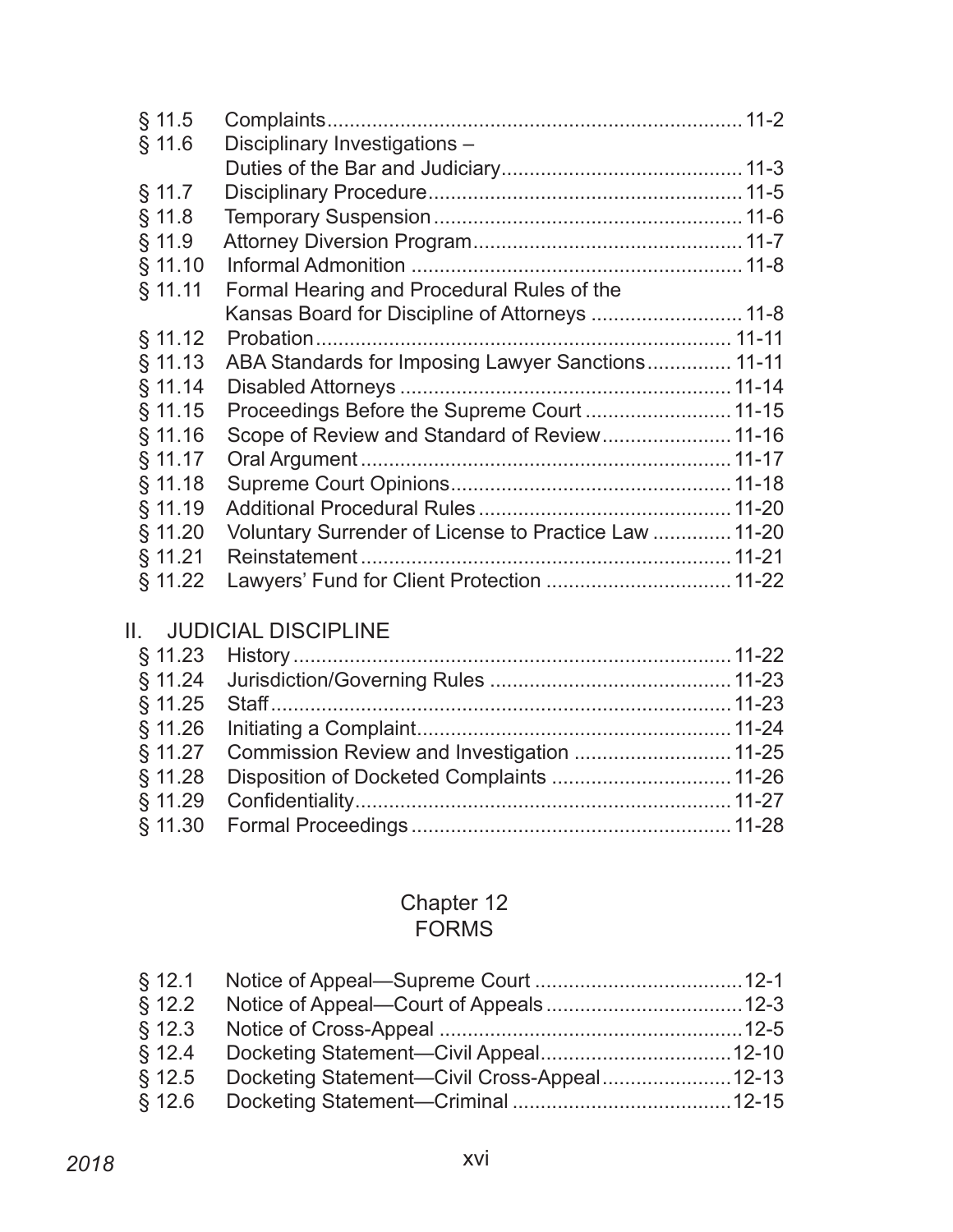| § 12.7   |                                                              |  |
|----------|--------------------------------------------------------------|--|
| $§$ 12.8 |                                                              |  |
| § 12.9   |                                                              |  |
| § 12.10  |                                                              |  |
| § 12.11  |                                                              |  |
|          | § 12.12 Application to Take a Civil Interlocutory Appeal     |  |
|          |                                                              |  |
|          | § 12.13 Petition for Judicial Review of an Order             |  |
|          |                                                              |  |
|          | § 12.14 Petition for Judicial Review -                       |  |
|          |                                                              |  |
| § 12.15  | Request for Certification of Record —                        |  |
|          |                                                              |  |
|          |                                                              |  |
|          |                                                              |  |
|          | § 12.18 Admission Pro Hac Vice of Out-of-State Attorney:     |  |
|          |                                                              |  |
|          | § 12.19 Admission Pro Hac Vice of Out-of-State Attorney:     |  |
|          | Out-of-State Attorney's Verified Application  12-49          |  |
|          |                                                              |  |
|          | § 12.21 Motion to Withdraw as Appointed Counsel 12-55        |  |
|          |                                                              |  |
|          | § 12.23 Notice of Service of Order for Transcript 12-59      |  |
|          | § 12.24 Notice That No Transcript Is Required12-61           |  |
|          | § 12.25 Request for Additions to the Record on Appeal  12-63 |  |
|          |                                                              |  |
|          |                                                              |  |
|          | § 12.28 Motion for Extension of Time to File Brief 12-69     |  |
|          | § 12.29 Motion to Immediately File Out-of-Time Brief 12-71   |  |
|          |                                                              |  |
|          |                                                              |  |
|          |                                                              |  |
|          |                                                              |  |
|          |                                                              |  |
|          | § 12.35 Notice of Change in Custodial Status  12-83          |  |
|          |                                                              |  |
|          |                                                              |  |
|          |                                                              |  |
|          |                                                              |  |
|          |                                                              |  |
|          |                                                              |  |